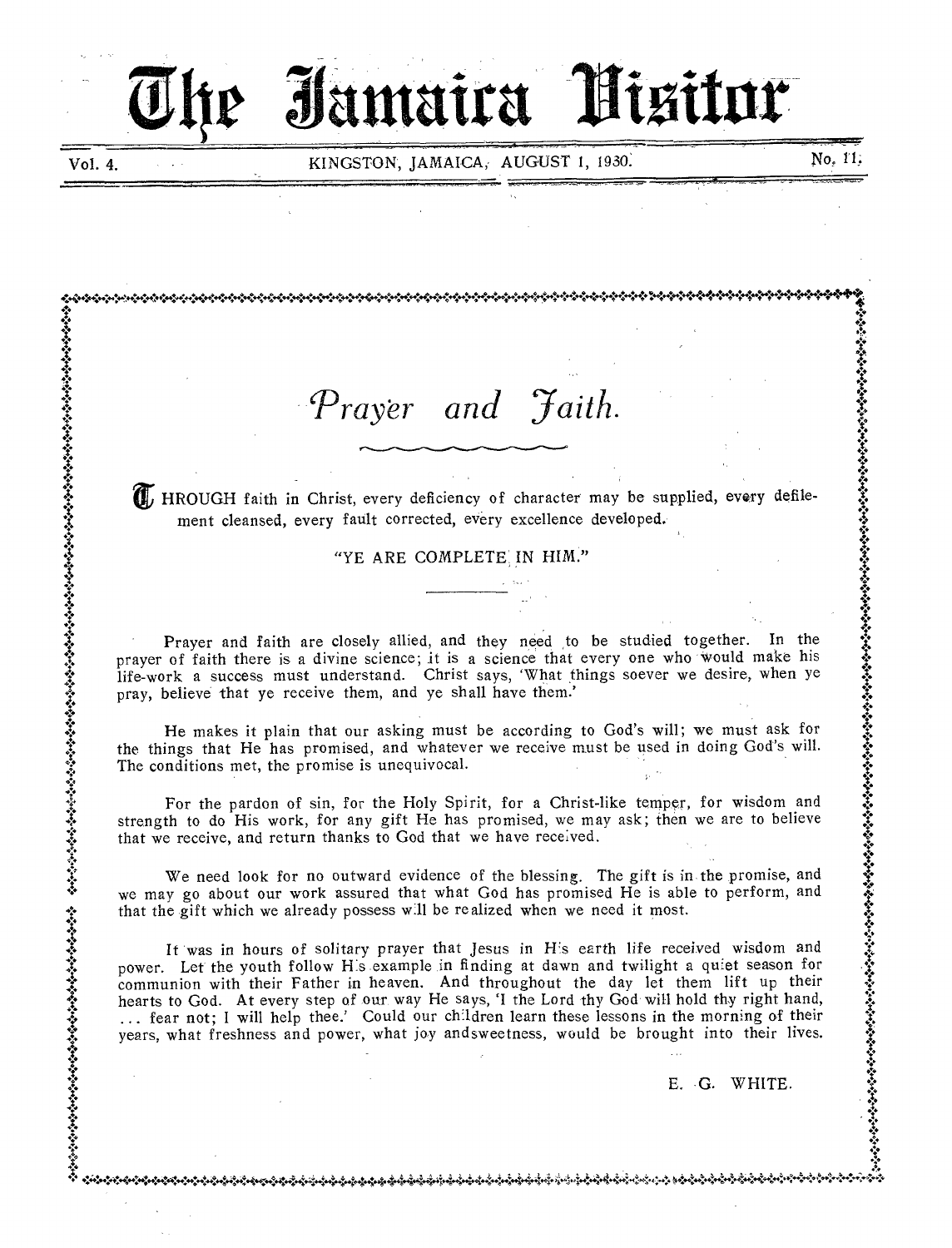#### **THE BIBLE STUDY**

- Heb. 1: 1. God speaks to us through prophets.
- Eph. 2: 20. The foundation of our faith is in the prophetic word.
- 2 Peter 1: 21. As the telephone carries the voice of the Holy Spirit.
- 2 Samuel 23: 2. David recognized this truth.
- Daniel 10: 8-10; and 15-17. Daniel's. think, ng power was destroyed before the Holy Spirit spake through him. He did not breathe.
- Psalm 146: 4. When a man ceases to breathe his thoughts perish.
- Num. 23: 20. Balaam wanted to curse Israel for money, but he could only say what God spake through him.
- Note:- This shows that when God uses a man for a prophet, He makes it impossible for that man to mix his own thoughts and ideas wth God's message. The man is just as incapable of adding to or taking from God's message, as the telephone is incapable of changing the message of the operator.
- Amos 3: 9. The Lord reveals His secrets through the prophets.
- 2 Chron. 20: 20. Prosperity and confidence are born of faith and accep-tance of the prophet's word.
- Deut. 18: 22. A true prophet will never lead to disobedience.
- Deut. 13: 1-3. The predictions of a true prophet will come to pass.
- 4ev. 2: 17 and 19: 10. The true Remnant Church may be identified by two things—It has the Gift of Prophecy, and it keeps the commandments of God.
- Prov. 29: 18. Those who go out from the Remnant Church reject the voice of prophecy and perish in disobedience.
- 1 Thess. 5: 20. We are admonished to heed the voice of prophecy.
- 2 Chron. 36: 15. 16. If we mock these ,messengers of God, we "despise His word," and the plan of salvation  $_{\circ}$  has no remedy for this sin against the, Holy Ghost.
- Note:- It has not appeared to some that when the prophet speaks he is but an instrument used by the Holy Spirit, and that to attribute the message to human sources is a sin against the Holy Spirit, which cannot be forgiven. But that is exactly what our Lord emphasized when He wrought by the IDly Spirit, and the

jews said it was the devil that was working—thus attributing Christ's \_work to other sources than the Spirit of God. Matt 12: 17, 28, 32. All spiritual uplift emenates from the Holy Spirit, and if I reject Him, there is no other means by which the Lord can reach and cleanse my heart: "It is the Spirit that giveth life." Reject the Spirit in any agency in which He may come to you. and you reject the "life.'' John 6: 63.

A recent report came along to encourage us. It is from one of our Sanitariums in the United States. A Gentleman named Mr. Porter after being attended at one of our medical institutions was so favourably impressed with the many acts of courtesy, faithfulness, and loyalty to principle, that he decided to help extend our work. This decision was strengthened on the refusal of one of our nurse to receive a "tip."

His appreciation was expressed by a g'ft of \$330,000 for the erection of a Sanitarium and hospital at Denver, Colorado. This generosity did not end there, but recently another gift of \$45,- 000 has been added by the same donor, and the institution is already taking its place among our successful medical institutions.

\* \*

#### WHAT ONE TRACT ACCOMPLISHED.

While passing the Exhibition Gardens in Melbourne one day, a man noticed a small tract hanging on one of the iron pickets of the fence surrounding the gardens. Taking it off the picket, he was struck with the 'Singularity of the title, "Which Day 'Do You Keep, and Why?" Thinking that it might furnish a good topic for discussion at a mutual improvement society of which he was a member, he took the tract along with him and suggested to the.Officers of the society that the subject: of the tract should be entered upon their syllabus. His request was acceded to.

As the time approached for the discussion of this subject, one of the members of the society mentioned to some of the officers that he had met a man who seemed to know a good deal about this interesting subject, and suggested that he be invited to take part in the discussion. His suggestion was also followed.

The invited guest was the late Pastor J. 0. Corliss, who, with the late Pastor S. N. Haskell and others, was at that time labouring hard to make a commencement in Australia.

Well, the result of that discussion was astonishing. Pastor Corliss was so successful in convincing his opponents in the discussion of the correctness of his views, that seventeen of them decided to keep the Sabbath of the Lord, nearly all of whom subsequently became active and successful workers in the cause. Two of them were printers, who sold their business and started the Australian publishing house, and one of them later became a most successful evangelist.

Vh's small company of converts, won to the message as the direct result of one tract hanging on a picket fence, was the nucleus of the first church in Australasia.

This should encourage us to keep on sowing the seed, and God will surely provide the harvest.

A. W. ANDERSON.

### **GENERAL CONFERENCE NOTES.**

The first general meeting of Seventh Day Adventists was held in the year 1848. About thirty persons attended that meeting. At that time, we had not one institution for either Medical Publishing, or Educational work. We did not sing from our own hymnals. We had no Colporteurs, teachers, doctors, nurses, or Conference. Nor did we possess one church building. That Was eighty two years ago.

\* \* \* How different are th'ngs today? At the great gathering held in the Civic Auditorium at San Francisco, May 28 —June, 12, the, phenomenal growth of this,body of believers was overwhelmingly impressive. We do not know exactly how many were present—but one of the ushers-told me that if we include an overflow, the number attending the last Sabbath meeting was between sixteen thousand and seventeen thou sand. But these *represented* only the great world fields. \* \* \*-

The building in which the Conference was held, had a normal seating capacity of twelve thousand. It was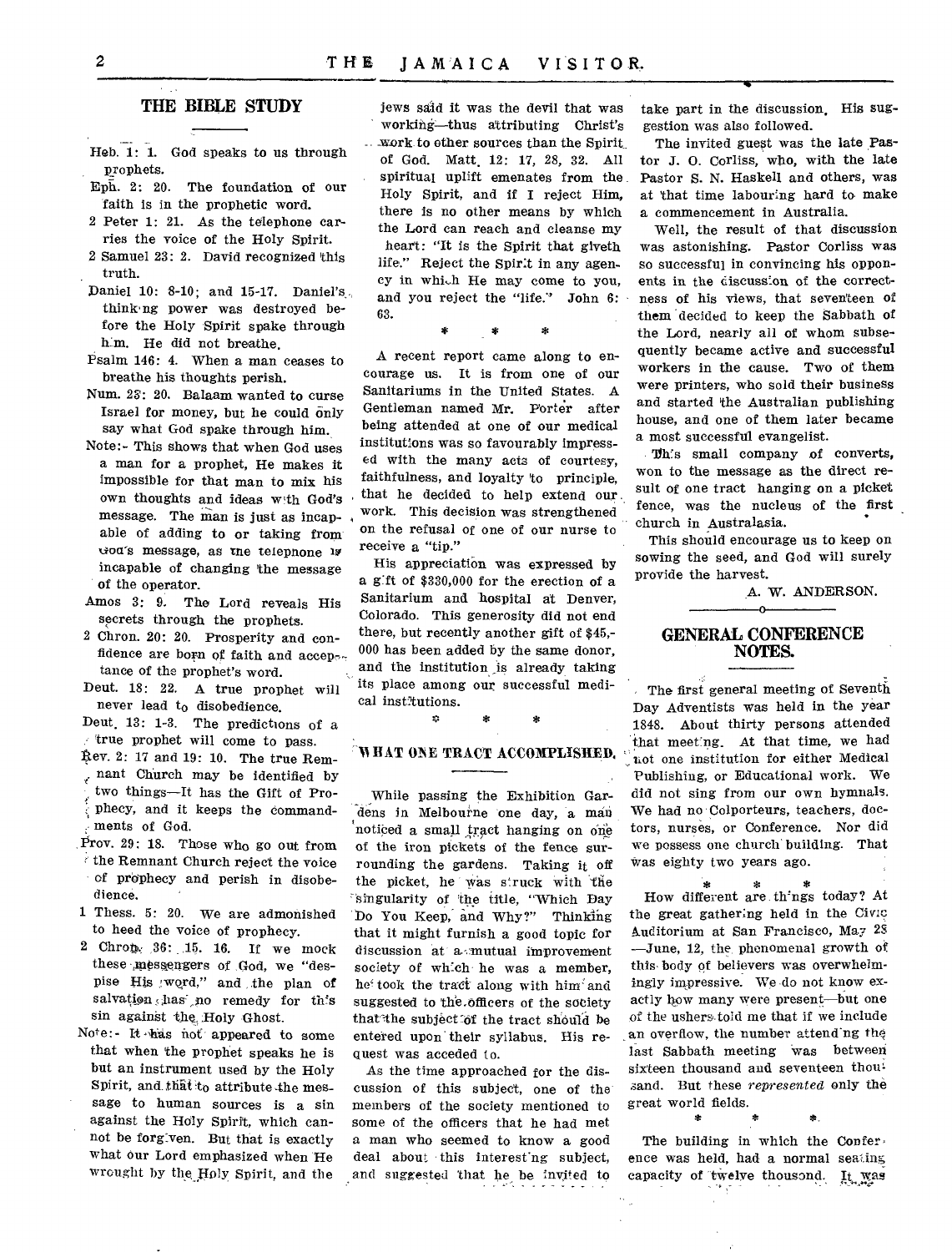chosen in response to an invitation extended to the General Conference Committee by the Chamber of Commerce of San Francisco, and was given free of charge.

\* \* \* The Mayor of the city and other Civic Authorities attended and gave an address of cordial welcome. In the Golden Gate Park the Curator laid out with flowers in beautiful colours and designs, a floral welcome in large letters. On the walls and the windows of the various stores and hotels were printed large signs of "Welcome to the Seventh Day Adventists," and restaurants and Cafes provided tickets on Fridays for Sabbath-day-food.

The Secretaries of the American and British and foreign Bible Societies respectively addressed the Delegation, expressing great appreciation of the work S. D. Adventists are doing.

The two lower floors around the main hall, had several departmental exhibits. The immense "Rest Room" contained writing desks, easy chairs and lounges. We might designate this as the Re-union Room, for it was here that many touching greetings were witnessed as Delegate Missionaries met dear friends from whom they had been long separated.

In the end of this room the Pacific Publishing Association had a splendid exhibit of our denominational literature, and they seemed to do a very large sales business. But the chief attraction here was a large globe showing the world, on which electric bulbs were fixed, marking the places where our work is established. All the great continents were dotted with lights, making it possible for us to realize that the Message has almost covered the earth with its glory. Truly this was the chamber of thrills  $\text{---it}$  was the home of inexpress'ble joy, the memory of which will live on and on till it finds its echo when the work is done.

On the second floor each department constructed a large room where its activities were represented in various ways. The Negro Department displayed their methods of evangelical work. The Sabbath School likewise, by picture devices and mottos added much enlightenment. Home

 $\frac{d\mathbf{r}}{d\mathbf{r}}$ 

 $\frac{1}{2}$ 

一家

Missionary, Medical, Evangelical, Educational, and Missionary Volunteer work added to the attractions on this floor.

#### \*  $\frac{1}{2}$  $\mathbf{x}$

Around the Main Auditorium on each of the four floors, were other large hails, and in these the departments and committees held their inspiring meetings from 7:30 a.m., through the day, until 10 o'clock p.m., except when the great Conference was in session. The Delegates were left to decide for themselves which meetings would be most profitable to attend. \* \* \*

Where shall we set •a boundary to the voluminous record of what we saw and heard? The heart-searching Bible studies and sermons, the touching and oft times thrilling testimonies of the Veteran Pioneers who could talk of the first days of our Denomination, and who knew dear Sister White when she was but a child; the almost heavenly singing of special choirs; and the volume of ten thousand voices praising God together; the amazing reports of the triumphs of the Gospel in earth's remote and darkest corners; the testimonies of men of many languages born to God's kingdom out of impossible conditions; of the sweet spirit of affectionate unity and harmony that never once was marred by critics nor challenged by fault-finders. Oh, we could write pages and pages, but—everybody was happy, every moment, every day. \* \* \*

When our beloved President Spicer laid h's mantle upon President Watson, the sweetness of his spirit melted every heart. Both men are dearly loved and highly respected, and the warmth of President Spicer's welcome to his successor and the strong embrace of the two men, sealed with a holy kiss, was a demonstration of the highest Christianity.

\* \* \* The new Pres'dent delivered an impressive and soul stirring address on the last sabbath which awakened a revived spirit in the heart of the vast throng that listened. Every chair was brought in from the building. Many were standing, and the Holy Spirit brooded over that great audience, which expressed anew its consecration. Pastor J. L. Shaw then stepped forward and announced that last year the Mission funds were over \$100, 000 less than was spent. He then invited the audience to make a donation of that amount. The ushers passed around large paper baskets and in less than half an hour \$92,000 was handed in. A couple of days later, the amount was over the \$100,000.

Pastor Spicer told us how our membership has grown during the past year. It has been equal to a new church of 80 members every day, or a conference of 500 members every week.

 $\pm$ 

\*

It was sad to witness the close of our greatest meeting, but we look forward to that final gathering when we shall meet in our future Home.<br> $*$  \* \* \* \* \*

Jamaica was well represented in the Sabbath School and Educational Departments and the pictures attracted much interest at the General Conference.

\* \* \* Six workers have been added to Jamaica from the General Conference viz: Professor R. E. Shafer, B.A., of Walla Walla College, to be Principal of our Mandeville College, professor

Leslie Dunn as a vocational teacher, and Pastor L. L. Hutchinson, with their wives. We gratefully look forward to their arrival within a few weeks.

The advent of these workers should stimulate our Youth with an ambition to attend the College next year. We ought to enroll at least 150 students for the term beginning in January, 1931.

ą.

 $\pm$ 

\*.

Professor L. Dunn's special training at Emmanuel Missionary training College will doubtless prove a source of strength to some lines of our industries, and when he has had time to get into harness. it is hoped that the way will open for more s'udents to earn part of their way through school.

Pastor E. E. Andross and his wife were re-elected to this Division, Sister Andross surrendering the Sabbath School Secretaryship to Prof. W, L. Adams, who is still Educational Secretary. Pastor J. A. P. Green passes to the General Conference staff, while E. H. Myers takes his place.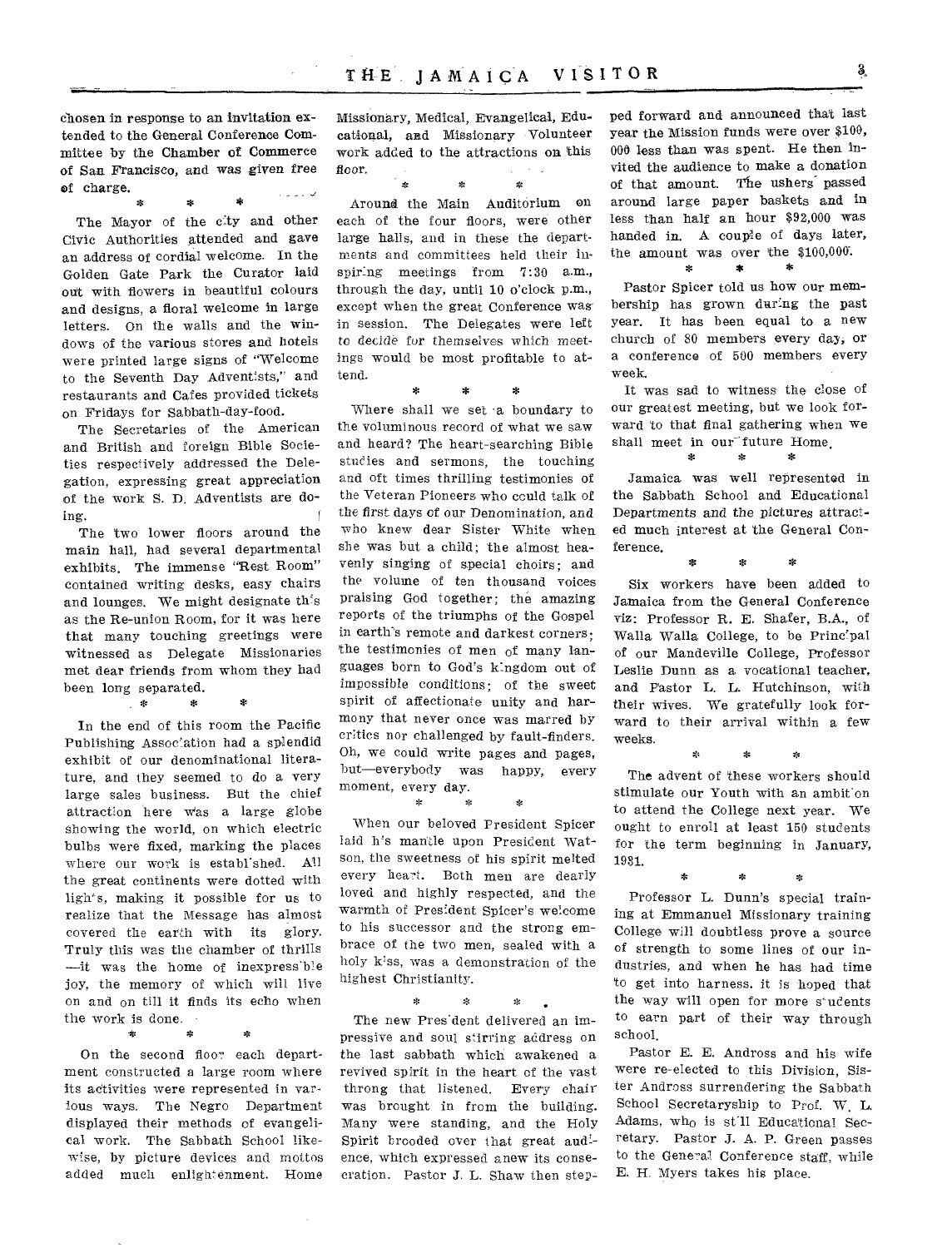In the Antillian Union, only one change was made in which Bro. Taylor, the Treasurer, is transferred to the States, and is to be succeeded by I. J. Mohr.

Pastor E. E. Andross and his son, C. E. Andross, were both preparing to undergo a surgical operation, from which we pray they may soon recover. 19  $\sim$ 

The date fixed by the Inter-American Division Committee for the Jamaica Conference Session is November 20-30. Plans were made for a representation body to attend, including Pastors Andross and J. L. McElhany, Vice President of the General Conference for North America.

## 1: **HOME MISSIONARY OEM**  B. A. MEEKER.

ecretary<br>Secretary Secretary (1990-1999)

How true is the statement that "Time and tide wait for no man." We are approaching the time of our great Harvest Ingathering Campaign. Last year God blessed the efforts of His children and thousands of papers were distributed. As a result of this faithful service more than  $£1,275$  were gathered in. This year with many new believers in this message OUT outlook is even brighter.

There is responsiblity resting upon all in the church. Those who have been long in the way can do much to encourage the new 'converts, Experience has proven that the "first love" is ardent. God would have all experience the "first dove" and engage in active service as an expression of this love.

Simple methods are employed in the Harvest Ingathering work. Our people everywhere are able to demonstrate God's power to use them to his glory. Aga'n this year we have an opportunity to be used of God in this special campaign. It is left to each one to decide how fully he will co-operate in the plan.

Sometime early in September the campaign will begin, in full swing around the island. More particulars will be given later. At this time we can pray that God will help us to see our duty, and that he will make us willing to perform it. He will not fall us in our service of love.

B. A. MEEKER.

## *-4-:-.:.,:-:-:-:.•:-:-•:•++.:-:••:••:«:•••::-.:•.:•••:•4....::*   $\ddot{\hat{\bm{x}}}$  *Missionary Volunteer Dept.*<br> $\ddot{\hat{\bm{x}}}$  B. A. MEEKER. -....\*:••••••:.•:••:••••:•••••:.+••••:•••

The Young People's Missionary Volunteer movement is encircling the world. News from the General Conference brings good tidings of the gorwth of this department of the Lord's work.

Upon the youth the burden of responsibilities will soon be placed. Young men and women are filling the ranks of God's advancing army of workers.

It is in our own home misssionary field that the greatest possibilities for service to be found. A new meaning is given to misssionary activity when ke realize that the souls of our relatives, and neighbors are just as precious as the souls of the heathen in distant lands. A true Missionary Volunteer is ready for service anywhere, anytime, and in every good cause.

B. A. MEEKER.

\*\*\*\*\*\*\*\*\*\*\*\*\*\*\*\*\*\*\*\*\*\*\*\*\*\* 5: *Sabbath School Department*   $\S$  – MRS. H. J. EDMED.  $\S$ 

A few encouraging items from the Sabbath School report presented at the recent General Conference will be of interest I am sure to our schools who may not have had access to the Bulletin.

We were thrilled as we listened to the progress that had been made during the last four years. In the course of the report Sister Plummer said that the great burden that rested upon the hearts of the workers in her Department was to see that the Sabbath Schools should take their rightful place in this denomination as "one of the greatest instrumentalities and the most effectual in bringing souls to Christ." This high aim has no doubt helped to bring about the follow. ing results.

In 1926 our schools throughout the world numbered 8277 with a member. ship of 311,476 and at the close of 1929 there were 9478 schools with 368,677 enrolled members.

Our offerings to Missions have now reached two million dollars per year or \$40,458 each Sabbath. In 1929, 52.81 per cent of all offerings to the

Missions was given through the Sabbath School, and only once durnig the last quadrennial period did they fail in giving an overflow on the Thirteenth Sabbath. The large offering on the last Sabbath of the recent conference revealed again the interest our people have in the worldwide Mission cause.

Cheering letters of progress have come in from Belfield, Ochio Rios, and Waterloo. Bro. J. L. Chambers the Secretary of the latter school writes.—"It affords me great pleasure when I put this report against the second quater of last year and I find that we are growing a little. On the last Sabbath of the quater the school rejoiced to hear the juniors give the report of the offerings for the quarter They have a membership of nine and had set their goal for 12/- but thanks to our heavenly Father He has helped them to raise  $16/3\frac{1}{2}$ . They have set the goal for 14/- for next quarter and we believe we will have an overflow.

The growth of our school is seen by the increase in the number of quarterlies ordered. In past days we had trouble in disposing of 14, but now we have to increase each quarter." Well done Waterloo!

Little London has sent in another list of Investment Offerings. Space forbids giving all the names but they include yams, coconuts, fancy work, gift of money, eggs and bananas. These offerings amounted to 9/-. Ocho

Rios reports having had their Investment Programme with an offering of 10/-. We trust this fund will greatly increase during 1930.

 $- : 0 : -$ 

### **NOTICE**

An Educational Convention for Normal or Church School Teachers will be held at the West Indian Training College, Mandeville, August 13--23. All Church School Teachers in the employ of the Conference are expected to attend. Other persons who desire to attend may do so at their own expense, and should apply to the Business Manager, W. I. T. College, Mandeville, or Miss Violet Peake at same address for particulars as. to cost etc. Professor W. L. Adams and others

will be, present.

H. J. EDMED.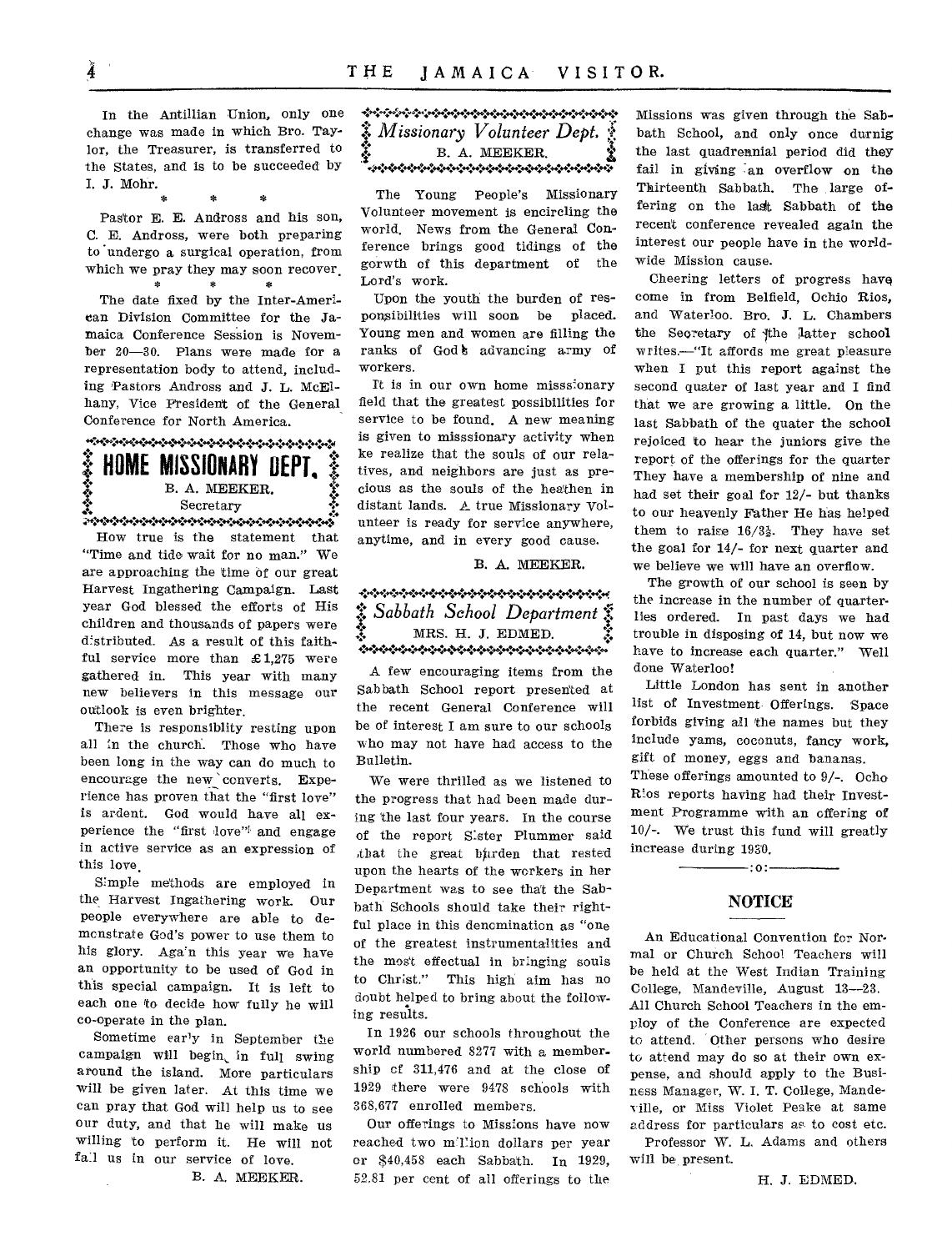#### NOTICE

The regular Biennial Session of the Jamaica Conference of Seventh Day Adventists will convene in the North St. Church, Kingston, November 20- 30. Pastor E. E. Andross and Mrs. E. E. Andross, J. L. McElhany, C. P. Craeger C. E. Wood, and others are expected to be present. Further notices will be given later.

**MAGAZANANG PROPINSI PANGANGANG PANG** *Publishing Dept.:\_: W.* S. NATION.

The Lord has promised to send His Angels to accompany His faithful colporteurs as they go from house to house with the printed page. The many and varied experiences of the colporteurs today prove the fulfilment of this promise.

The book Great Controversy is having a wonderful patronage by some of the most influential people of this Island., Brother Russel Morgan, a student colporteur, writes: "God has been wonderfully blessing my feeble efforts for Him." Brother Morgan had an experience that is worth while passing on. After receiving an order from an influential church leader for the Great Controversy, one week later the gentleman sent back the guarantee teceipt with a note stating that he would not take the book since he already had one of the old edition. Brother Morgan, after taking the matter to the Lord, went back and recanvassed the man, taking his order again with an earnest apology from him for his after decision which he thought must have caused much trouble.

Brother Harry Fletcher sold "Return of Jesus", in comb'nation with The Watchman, to a shoemaker. After this man began reading, he became so interested that he showed the book to two policemen. They also became interested and wrote to Brother Fletcher for two copies including the combination of The Watchman. This was done, and they readily sent the money to the office for their books.

Brethren Hurst and Fletcher did splendidly in St. E'izabeth where no ether colporteur wanted to go on account of financial conditions cawed by the recent drought. Nothing is impossible with God.

### THIS YEAR'S BIG WEEK INVESTMENT FUND COMPARED WITH WHAT WAS TURNED IN LAST YEAR.

| Church           | 1929.                     | 1930.                               | Church                | 1929.                                    | 1930.                               |
|------------------|---------------------------|-------------------------------------|-----------------------|------------------------------------------|-------------------------------------|
| ${\rm Linstein}$ | 3<br>1 11                 | 13<br>3                             | talian<br>Axe and Adz | 12 111                                   | 1 14<br>0                           |
| Little London    | 15<br>$2\frac{1}{2}$      | $110\frac{1}{2}$<br>1               | Blue Hole             | $\overline{\mathbf{4}}$<br>7             | 3<br>1                              |
| Montego Bay      | $0\frac{1}{2}$<br>0<br>5  | S <sub>17</sub><br>1š               | Bellas Gate           | 12 10                                    |                                     |
| Mt. Providence   | 5<br>10<br>1              | 4 10}                               | Ballimonay            | - 24<br>9                                | 0<br>8                              |
| Mt. Peace        | 3<br>1<br>5               | 15<br>7š                            | Beaverly              |                                          | $2\frac{1}{2}$<br>110               |
| Mile End         | 1<br>3                    | $\mathbf 7$<br>6<br>1               | Bird's Hill           | 6<br>51                                  | 1<br>0<br>$\bf{0}$                  |
| Manchioneal      | $4\frac{1}{2}$<br>1 19    | '18<br>9                            | Bagble                | $1\,$ 13<br>0                            | 12<br>10                            |
| March Town       | 8}<br>8<br>$\bf{0}$       | 3<br>6<br>5                         | Belfield              | 1<br>14                                  | $\overline{4}$<br>4,<br>1           |
| Mandeville       | 8<br>5<br>14              | 9<br>2 19                           | Bonny Gate            | 17<br>$4\frac{1}{2}$                     | $2\frac{1}{2}$<br>15                |
| Moor Park        | 8<br>4<br>1               | $16 \; 10\frac{1}{2}$               | Blue Fields           |                                          |                                     |
| Mahogany Grove   | 8<br>$\bf{0}$<br>1        | 12<br>6                             | Bryant Hill           | 6<br>14                                  | 14<br>71                            |
| New Fort         | 1<br>18                   | 5<br>11                             | Brown's Town          |                                          | $\overline{2}$<br>6                 |
| Newell           | $18 \; 10\frac{1}{2}$     |                                     | Beeston Spring        | 8<br>6                                   |                                     |
| New Roads        | 3<br>15                   |                                     | Brittonville          | 11.1.<br>18                              | 9<br>13                             |
| Old Harbour      | 4<br>5                    | 9<br>3                              | Carron Hall           | 6<br>1<br>$\mathbf{2}$                   | 1<br>4<br>8,                        |
| Orange           | 17<br>$10\frac{1}{2}$     | 1 14<br>4                           | Canaan                | 17<br>$2\frac{1}{2}$                     | $2\frac{1}{2}$<br>8                 |
| Ocho R'os        | 1 11<br>3                 | 210<br>0                            | Contented Hall        | $\mathbf 2$<br>2<br>12                   |                                     |
| Port Antonio     | 9<br>6<br>3               | 3 <sub>1</sub><br>6<br>5            | Craig                 | $\overline{2}$<br>1<br>7                 | 6<br>17                             |
| Porus            |                           |                                     | Campbell's Castle     | 17<br>8∌                                 | 1<br>$1\,10\frac{1}{2}$             |
| Port Maria       | 1<br>8<br>1               | 3<br>9                              | Coleyville            | 0ء<br>18                                 | 9<br>6                              |
| Riversdale       | 6<br>9<br>2               | 1<br>3<br>1                         | Cornwall Barracks     | 6<br>16                                  | 12<br>4월                            |
| Rollington Pen   |                           | $\overline{2}$<br>6<br>$\mathbf{1}$ | Duxes                 | 9<br>52                                  | 2<br>5                              |
| Sheffield        | 4<br>18                   | 9<br>13                             | Darliston             | $1\,15$<br>1                             | $\mathbf 0$<br>1<br>$\theta$        |
| Spanish Town     | 5<br>$10\frac{1}{2}$<br>4 | 3<br>$2\;11$                        | Devon                 | 6<br>17                                  | 1<br>3                              |
| Santa Cruz       | 3<br>7                    |                                     | Dalvey                | 12<br>73                                 | 8<br>13                             |
| Seaford Town     | Se.<br>0<br>1             | 17<br>6                             | Everton Park          | 11 10층                                   | 44<br>$\overline{\bf{4}}$<br>1      |
| St. Ann's Bay    | 7<br>1<br>9               | 41<br>1<br>4                        | Ewerton               | 11<br>71                                 |                                     |
| Southfield       | i8<br>14                  |                                     | Florence Hill         | 14<br>41                                 | 1<br>1                              |
| Sal-la-Mar       | 9<br>41<br>1              | 14 101                              | Flower Hill           | 6<br>1<br>7                              | 3<br>14                             |
| Swift River      | 1,<br>3<br>7              | 6<br>17                             | Goshen                | 9<br>$2\frac{1}{2}$                      | 9<br>6                              |
| Springfield      | 16 11                     | $\mathbf{2}$<br>5                   | Glengoffe             | 3<br>16                                  | 14<br>13                            |
| Spring Garden    | 12<br>1,                  |                                     | Guy's Hill            | 5<br>$\bf{0}$<br>71                      |                                     |
| Sherwood Forest  | 5<br>0<br>1               | 19<br>$4\frac{1}{2}$                | Grove Town            | 1<br>$\overline{4}$<br>$2\frac{1}{2}$    |                                     |
| Trinityville     | 1<br>$\mathbf{3}$<br>9    | 110<br>1                            | Gayle                 | 16<br>71                                 | 8<br>9                              |
| Troy             | 3<br>75                   |                                     | Hart Hill             | $\boldsymbol{2}$<br>0<br>$10\frac{1}{2}$ | 9<br>$4\frac{1}{2}$<br>1            |
| Tuscany          | 1<br>4                    | 9<br>3                              | Hill Top              | 绘<br>10                                  |                                     |
| Regent St.       | 2.16<br>74                | 1<br>8<br>1                         | Hector's River        | 10 <sub>10</sub><br>0                    | 5<br>74                             |
| Vaughnsfield     | 2<br>2<br>1               | 8<br>1,<br>2                        | Higgen's Town         |                                          | 13<br>11                            |
| Waterloo         | 11 11                     |                                     | Joint Wood            | 3<br>113                                 | 0<br>18                             |
| Water Mount      | 7월<br>6                   |                                     | Kingston              | 12 13<br>0                               | $1\frac{1}{2}$<br>517               |
| White House      | 4<br>$7\frac{1}{2}$       |                                     | Kencott               | 2<br>5<br>3                              | $\mathbf{1}$<br>3<br>$1\frac{1}{2}$ |
| Isolated         | 3<br>111                  | 11<br>8<br>3                        | Lamb's River          | 6<br>1 14                                |                                     |

#### The above amounts were received as profits up till July 9, 1930.

Those who took part in the Big Week had some very interesting results. Brother Campbell writes: "Well, last week was for Big Week. It was a Big Week of blessings for me, the best I have had so far. I tried also a little of the combination plan to advantage. My best day brought in £6 2s." Brother Di'lon's biggest day brought in £9 12s.

Brother Spence wrote sometime ago:

"I have ceased canvassing until better times pour in then I too will pour in." After some encouragement to launch out anew with the Big Week. Again he writes, thanking God for success. He took £20 10/- worth of orders that week and sold 50 small books; and the following week his orders climbed to £30. "Obstacles will never disappear before a doubting, halting spirit."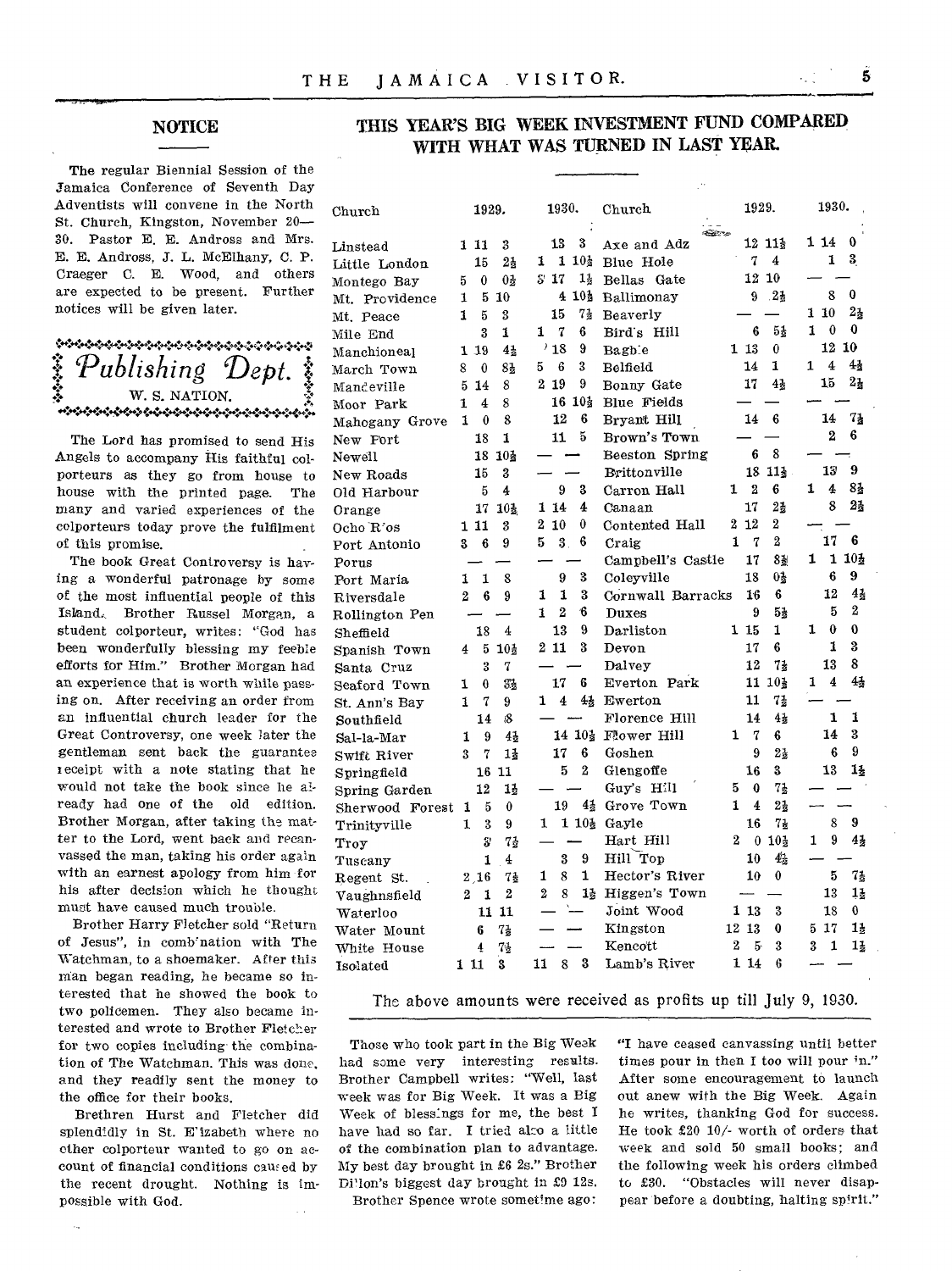## *YOUNG PEOPLE'S PAGE.*

**•-•••••---** 

#### WHO'S WHO.

#### MARGARET.

Among the many martrys of the past, there have come down to us the names of young men and women, and even children whose experiences should give courage and impetus to the youth of today. Their names may not be inscribed on the walls of earthly fame; but in the book of remembrance and in the book of Life, their righteous deeds and their names are inscribed in letters of gold. Earth's bravest, truest heroes are not to be found on the battlefield— they are those who overcome sin and error by a soul conflict that means more than tongue can tell.

We have all no doubt heard of the Maiden Martyr of the Solway; and we cannot think of her wonderful demonstration of fidelity and steadfastness. but that our youthful hearts are stirred. 门口镯

Margaret Wilson. was her name, the eldest child of a man by no means destitute of much of this world's goods. The Government of Scotland at this time favoured Episcopacy, and while Margaret's father conformed to it, his three children conformed to the faith of the Covenanters who belived in a Protestantism that was further removed from Roman Catholicism', These three youths, aged eighteen, sixteen and thirteen respectively had to flee for their lives as rude soldiers hunted down those who did not conform to the established faith of that time. Their father could give them no tolerance whatever, and so Thomas the second child got away to France, while the two girls were finally arrested and condemed to death. Their father's heart was touched with paternal pity for his two chlidren, and so he offered to purchase their freedom. They acceded to his wish so far as the younger girl Agnes was concerned, but Margaret was led out to die.

A troop of soldiers led her cut from her prison cell down the sttreets where crowds of people followed on to witness the scene, untl they came to

the mouth of the Solway. There she was given another opportunity to take, the oath and prove untrue to the convictions of her soul;, but with Christian fortitude she preferred to die. She was tied to the stake on the shining sands, where the rising tide would eventually cover her if she did not renounce her faith. Her mother was present, her heart crushed with grief and sorrow to know that her fair Margaret would be swallowed up in the oncoming waves. She pleaded with her to give in, in tones that would have moved the stoutest heart. Yet a mother's entreaty could not persuade her to turn aside from her fixed purpose. The tide is rising, and the waves play around her ankles giving her a vivid consciousness of the terrible ordeal through which she is to pass. She is again entreated by a soldier this time not to throw away her young life, the spring t'de of her youth in such a foolish manner; but she is still undaunted. The waters are becoming - more angry as they surge, around her knees, but no fear takes possession of her heart. She sings with peaceful resignation the beautiful Psalm "To Thee I lift my Soul" (Ps. 25). The tide keeps flowing in and the waves lash about her waist; but the sweet strains of the Psalm still fall upon the ears of the bystanders who are somewhat solemized by the scene. As the water rises to her throat, she sings no more. There rests upon her countenance a calm serenity, and as she looks up in prayerful attitude her face is like an angel's As the multitude of awe-stricken folk look on, thhe waves roll over another martyr for the gospel of Our Lord Jesus Christ

Blest be the soul who in the midst of such an experience, can sing psalms, can recount the prcious promises of the Saviour as Margaret Wilson did. Nothing could separate her from the love of God. She had laid all upon the altar sacrifice; she had "hated" father and mother, houses ,and lands, and everything transitory for Christ's sake; and in a little while we shall see her if faithful, among the redeemed of

earth in glory, entering into a blissful and ecstatic experience that shall never end. Let these thoughts spur on our young people to emulate the example of these youthful worthies of the past, now, and when we are called to pass through the, time of Jacob's trouble. R. HARRIOTT.  $\mathcal{L}$  .

#### ANSWERS TO JULY'S QUESTIONS

 $-0:$ 

1. Only one who can create could redeem.

2. The plan of salvation was thought out before the foundations of the world were laid. Rev. 13: 8, Eph. 1: 4.

3. Moses and Elias on the Mount of transfiguration represented those who will be raised incorruptible from their graves, and those who will be translated without seeing death at the glorious appearing of Our Lord and Saviour Jesus Christ.

4. The waters of the Jordan were miraculously divided three times:— When Israel passed over. Joshua 3: 15-17. When Elijah accompanied by Elisha, smote the waters with his mantle. 2 Kings 2: 8. After they had passed over, Elijah was translated, and on his return Elisha performed the same miracle. 2 Kings 2: 14.

5. The first five books of the Bible are termed the Pentateuch. They were written by Moses.

#### QUESTIONS FOR AUGUST

1. Give a verse of Scripture which tells the shape of the earth.

2. Give the words of two sentence prayers of the Bible. and say by whom they were uttered.

3. How many kinds of fruit will the Tree of Life bear?

4. When will the saints judge angels?

5. What is the meaning of the name, I-chabod á,

#### NAMES OF YOUNG PEOPLE ANSWERING JULY QUESTIONS.

Catherine Dunbar, Melford Reynolds, Robertha Lushington, E. M. Dunbar, 0. F. Mitchell, Amy Morgan.  $\gamma_{\rm max}$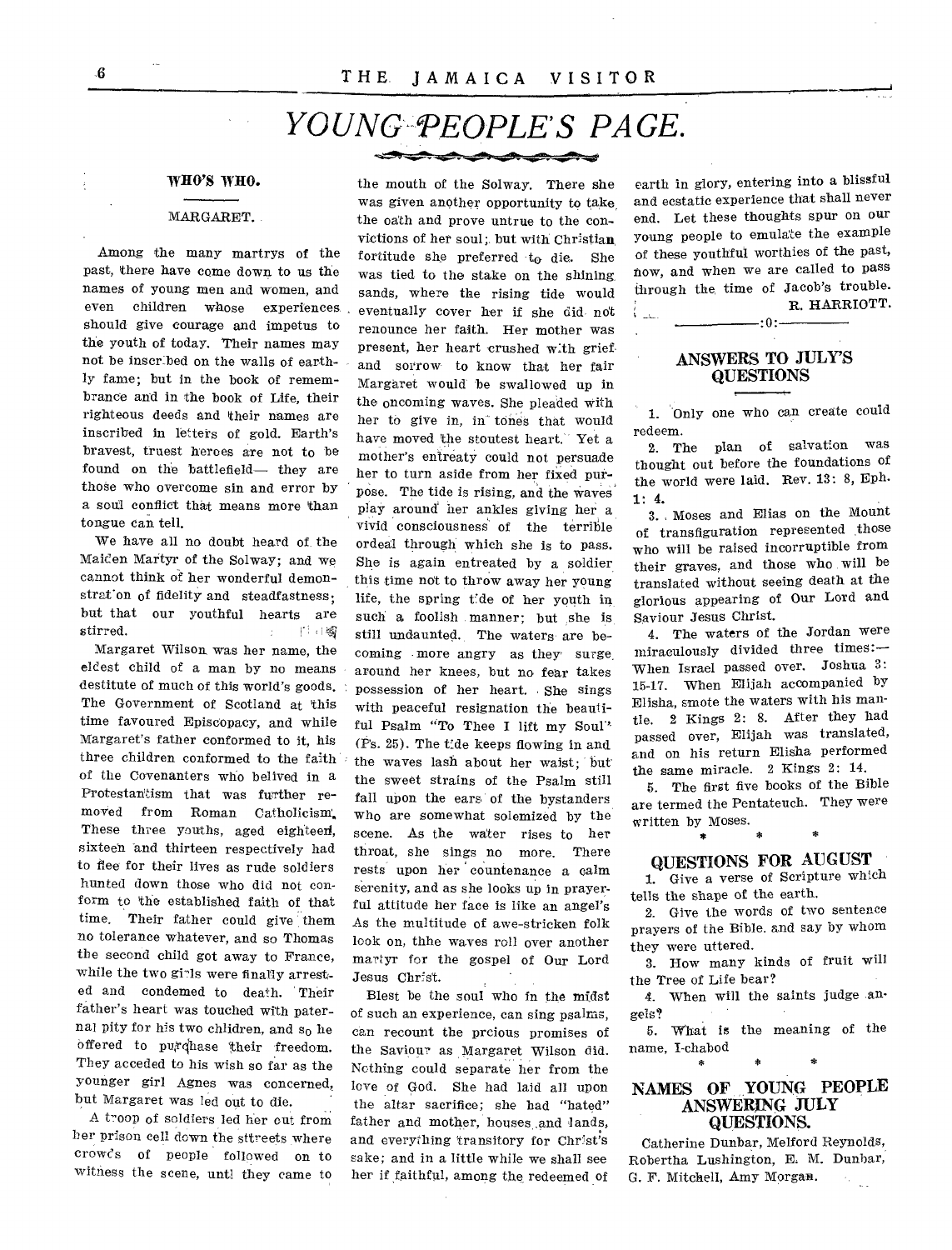## THE JAMAICA "ISITOR" 3

# *LITTLE FOLKS' CORNER.*

#### Dear Little Folks,

I have met many boys and girls who felt that they would like to be Christians, but thought they were too young to give their hearts to Jesus. So they wait and wait, many times until their holy desires pass from them. The Bible has many words and illustrations that should help us to come right out and be a Christian. Many of the best, happiest, and most devoted servants of God began to serve Him in childhood.

General Booth, the wonderful man that founded the Salvation Army, was converted when he was only thirteen years of age, and he then worked for Jesus.

D. L. Moody, who became one of the world's greatest soul winners began to work for Jesus between the ages of ten and seventeen years.

Another great preacher who wrote many books that help people to be like Jesus, learned the evil of sin and his need of a Saviour when he was only fifteen years old. He was then baptized and became a worker in many lines of good work.

Little Francis Ridley Havergal was a very bright child, full of fun and very fond of climbing trees. She was a very pretty child, and old people were inclined t<sub>o</sub> spoil and pet her. She was clever too, and loved to read her Bible and to sing hymns when she was only a tiny tot.

When only six years old she heard a sermon that touched her little heart, and she then decided to be a child of God, and she lived a very earnest Christian life. You will find many hymns in our hymn books were written by her, and her long and beautiful life has helped so many to serve God.

You have all heard of Mrs. E. G. Wh:te, have you not? Well, she was only eleven years of age when she decided to be a Christian girl. Whea twelve years old, she was baptized. But she longed for a better life, and prayed much that God would help her to be more earnest. When fifteen years old, she had perfect peace and joy in her heart, and took part in the prayer meetings. Two years after, the Holy Spirit gave her a vision of the Seventh Day Adventists, and from that the she grew to be one of this

world's greatest, and also one of God's greatest prophets. She lived over eighty years, and left many woniderful and helpful books that she wrote.

So you see, my Dear Little Folks, you are not toa young to enjoy a rich and happy conversion, and Jesus wants you while you are young to make up your minds that you will serve Him.

#### o:o ANSWERS TO LIFILE FOLKS QUESTIONS.

1. Abraham has been called "the father of the faithful."

2. Rachel was the mother of Joseph. 3. David wept for his son Absalom 19: 33.

4. Jesus was just twelve years old because of his waywardness. 2 Sam. when he said, "I must be about My Father's business."

5. • Cornelius the Roman centurion sent for Peter, that Peter might tell him about Jesus. Acts 10: 7, 8.

Here we are, back again in our old office chair. Since my last message to you, we have travelled many miles, and have seen such a lot of Little Folks. I am sure my journey covered about 10,000 miles. ÷iς

First, we called at Nassau, and saw Manitabelle Sype and her little brother. They have both grown much larger than when they were in Jamaica. They seem so happy in their new home.

Then we stopped at Glendale, where we visited the home of Pastor and Mrs. Ogden, and Little Folk Dolores. Mrs. Ogden is very sick, and cannot leave her bed; but Delores is so kind to her, and takes care of her so sweetly She is a real little home missionary.

#### QUESTIONS FOR AUGUST

1. Which is the shortest verse in the Bible?

2. What king that reigned sixteen years "became mighty, because he prepared his ways before the Lord his God?"

3. What was the name of the angel that gave Daniel his visions?

4. Why did Jesus say He was baptized?

5. When Jesus prayed in Gethsemane, what were Peter, James, and John doing?

*NAMES OF LITTLE FOLKS AN-SWERING JULY ,QUESTIONS* 

Ena Henriques, Vivia Henriques, Veta Henriques, E. A. Tulloch, Albertha Tulloch, Melvyn Reynolds, Gravi McIntosh, Lenn. Bennett, Aston Davis, Edgar Bennett, Eric Plummer, Louie Bennett, Cyril Wright, Cassandra Carley, Chas. Morgan, Ethel Morgan, Arthur Emrise Wilke, Luther Morgan. Edgar Bennett, Lenn Bennett, Louie Bennett, Aston Davis, Eric Plummer, Enid Bennett, Roy Crosbie, Eudora Webber, Francis Langley, Lebert Smith, Elizabeth Tullouch, Viona Parkins, Urselena Langley, Bertram Lang-



Although the school vacation is on, do not get the idea that there is nothing doing. Professor Crawford, the Acting Principal, and his staff are kept very busy.

Two of the latest additions that have been erected, are a splendid fowl house which is to be used for housing the prize leghorn stock, which Professor Parchment is endeavouring to make a special branch of our industries; also the new Engine which has been erected at the back of the Wood Working shop and is already doing splendid work. It was no small undertaking; to, get this heavy engine in its place, but the service it is giving at a very low cost is proving to be ample compensation for the hard work.

Some new students have already arrived, and arrangements are being made for others to be sent to this school from Bermuah.

 $\ast$ 

 $\mathbf{r}$ 

The Church School Teachers' Institute is to be held at the College from August 13 to 23. We expect Professors C. P. Craeger and W. L. Adams and the President of the Conference to be present, and they will be assisted by some members of the local teaching staff.